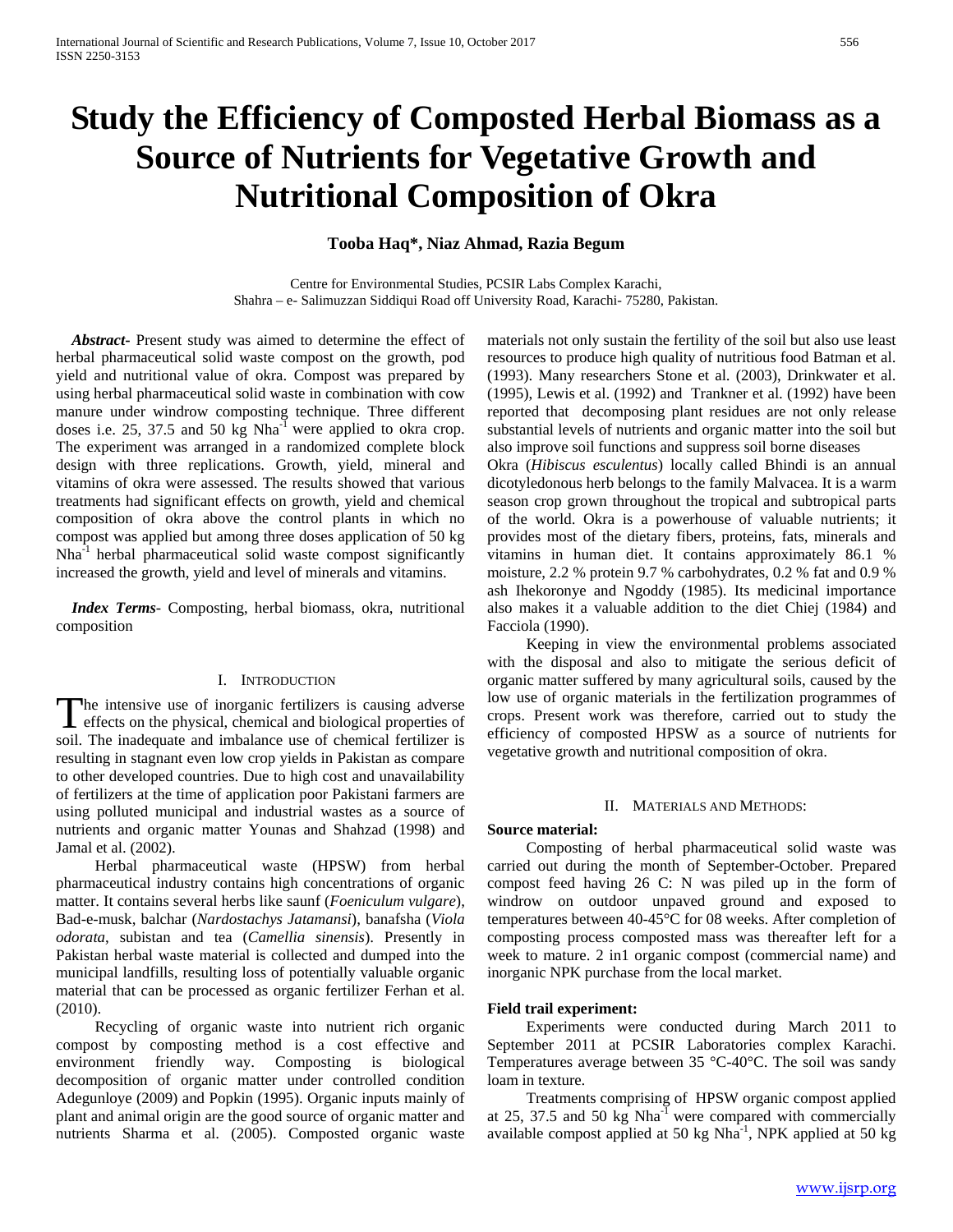$Nha^{-1}$  and control (without any amendment). All the treatments were replicated three times in a randomized complete block design. Each amendment was applied only one time into the soil one week before sowing. All amendments were uniformly mixed with the surface soil (0-15 cm).Okra seeds were planted at 0.25 m within rows and 0.5 m between rows. Total mean yield from each treatment was determined by harvesting all the okra pods in the three replicate plots. Weeding and sprays against insects and pests were done uniformly in all treatments. At maturity, data regarding plant height, fresh pod yield g plant<sup>-1</sup>, number of pods plant-1 and nutritional value of freshly harvested pods were recorded.

# **Chemical Analysis:**

 Soil was analyzed for texture, electrical conductivity, pH and organic matter by using standard methods AOAC (2005).

 Freshly harvested, matured okra pods were analyzed for moisture, fat, protein and ash content according to standard methods AOAC (2005). Total moisture was determined in an oven at 65 °C till constant dry weight while ash content was determined through combustion in a muffle furnace at 550°C for 6 h, total Kjeldahl nitrogen was determined by Kjeldahl method. Fat content was estimated by petroleum ether extraction. Calorific value of the powdered okra pods was determined on Ballistic Bomb Calorimeter (Gallenkamp).

## *Determination of minerals:*

 For the estimation of mineral composition, dried and powdered okra pods were digested with concentrated nitric acid and hydrochloric acid and then determined by using atomic absorption spectrophotometer AAS, Z-8000 Hitachi AOAC(2005)

# *Determination of Vitamin B complex*:

 Vitamins were extracted from okra pods by using 0.1 N HCl. After extraction samples were digested in a boiling water bath for 30 min. followed by pH adjustment up to 4.0-4.5 using 2.5 M sodium acetate buffer, 10% enzyme solution (Takka diastase) was then added and incubated for 3 h at 45°C -50°C. The preparations were cooled, filtered and diluted with distilled water. Finally prepared aliquots were analyzed by HPLC (Agilent 1100) equipped with Zorbax SB-C8, 4.6 x150mm, 5nm column.

### III. RESULTS AND DISCUSSION:

 Okra plant height was significantly affected by all applied amendments. Mean values for plant height under composted HPSW @ 25, 37.5, 50 kg N ha<sup>-1</sup>, NPK @ 50 kg N ha<sup>-1</sup>, 2 in one compost  $\omega$  50 kg ha<sup>-1</sup> and control were 82.37, 91.89, 143.66, 146.29, 92.93, 122.74 and 82.37 cm, respectively. Data revealed that okra plant height significantly increased by all treatments with respect to control although, plants treated with 2 in one compost and NPK at 50 kgNha $^{-1}$  also showed better output but it is evident that the plants from plots treated with composted HPSW at 37.5 and 50 kgN  $ha^{-1}$  showed maximum plant heights which are 77.24 % and 74.40 % greater as compare to control. Oshunsanya, 2010 suggested that increase or decrease in plant height depends upon soil water holding capacity, soil aggregation and bulk density so; the prominent increase in the plant heights

reflects the ameliorative effect of the composted HPSW on the properties of the soil. If we compare mean plant heights obtained by the application of three different dose of composted HPSW it can be seen that increase in dose quantity also bring about increase in plant height. This account for highest plant height on plots that treated with 50 kgNha<sup>-1</sup> composted HPSW might be due to increased reduction in bulk density of soil and ability to mineralize gradually.

 Similarly, higher fresh pod yields were recorded again in the plots that received composted HPSW @ 37.5 and 50 kgNha<sup>-</sup> <sup>1</sup>which are respectively 22 and 25 % higher with compared to control. Similarly composted HPSW @ 25kgNha<sup>-1</sup>, NPK  $@50kgNha<sup>-1</sup>$  and 2 in one compost give 13, 15 and 19 % increased yield with respect to control. The same trend was observed in case of number of pods  $plant<sup>-1</sup>$  as maximum number of pods i.e. 21 and 18 was observed in plots that received composted HPSW  $@{37.5}$  and 50 kgNha<sup>-1</sup>. It was also noticed that yields increase with increasing rates of composted HPSW.

 Results of proximate analysis of okra pods harvested from different treatments including control are mentioned in table 2. In case of moisture content of okra pods harvested from all treatments including control a non- significant difference was observed and values were found in the range 87.69 %-90.31% which is within the standard range Ihekoronye and Ngoddy (1985). Results of % fat, % protein, % mineral content and energy value also showed no marked differences within the treatments and control.

 Results achieved for vitamin B complex concentration determined in okra pods harvested from all treatments showed increase in the level of B complex content with respect to control. Higher concentrations of B complex series were found in pods harvested from plots treated with 50 kg Nha<sup>-1</sup>, i.e. concentration of folic acid 65 µg / 100g, pyridoxine 0.23 mg / 100g, niacin 2.1 mg / 100g, riboflavin 0.13 mg / 100g and thiamine 0.19 mg / 100g. If we compare obtained values for B complex in okra pods harvested from all applied treatments with the standard values recommended by USDA we found out that excluding values obtained by pods harvested from plots treated with 50 kg Nha<sup>-1</sup>, all other treatments showed values lower than the standard values.

 Mineral analysis of the okra pods harvested from different treatments showed highest concentration level of Ca, Na and Zn was revealed in pods harvested from plots that received 50 kg Nha<sup>-1</sup>, while the concentration of Mg and Fe was highest in pods harvested from plots treated with  $37.5$  kg Nha<sup>-1</sup>. The remaining minerals like Mn and Cu showed no significant variation among all treatments including control.

### IV. CONCLUSION:

 On the basis of achieved Findings it can be concluded that the use of composted HPSW as a source of plant nutrient may be a suitable option and have potential to reduce dependence on chemical fertilizers. In addition, okra pods harvested from the composted HPSW treated okra plants have fairly good content of nutrients and were envisaged as a good source of minerals, proteins, fats and energy value.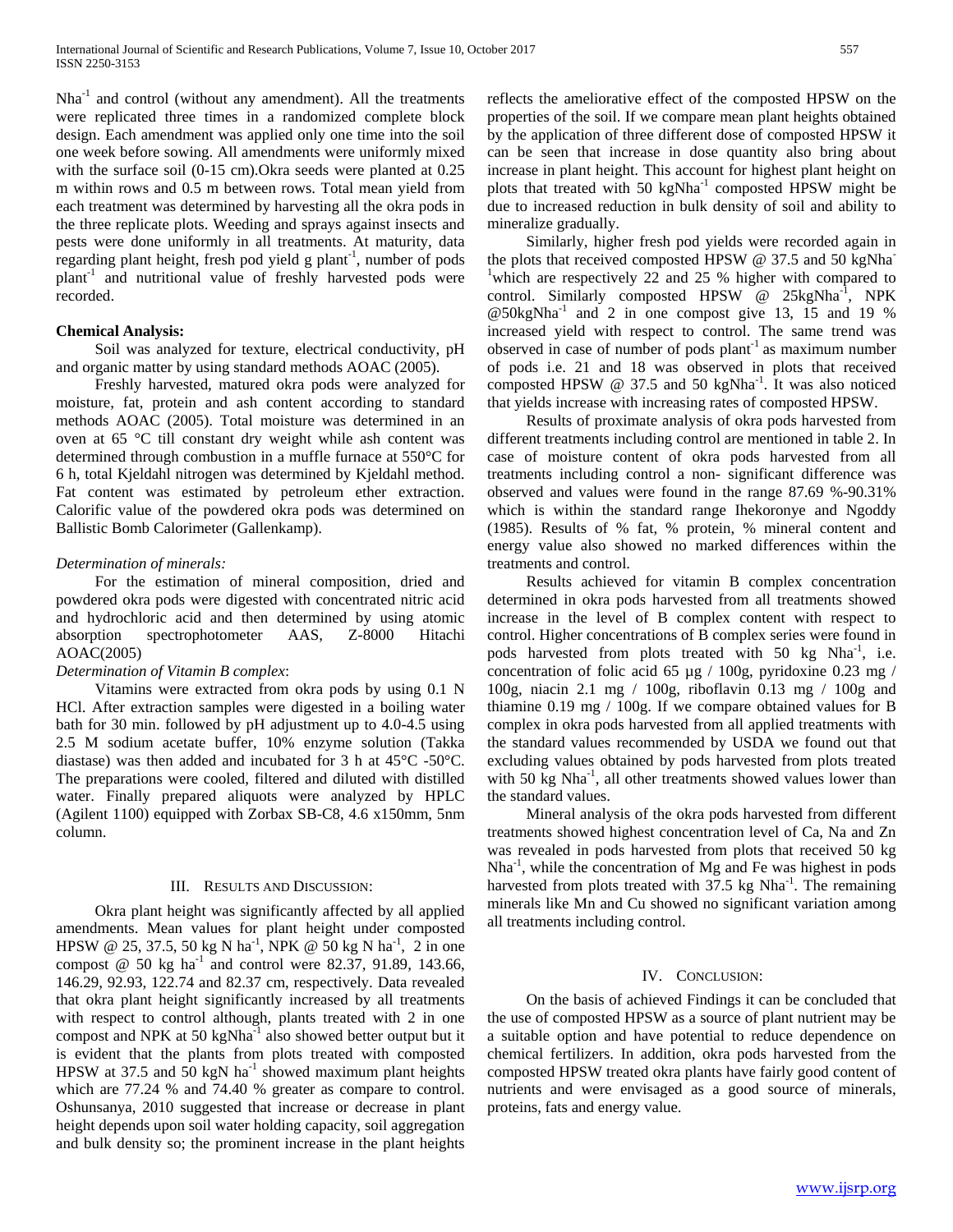#### **REFERENCES**

- [1] Adegunloye, D.V., Adetuyi, F.C. 2009. Composting of food wastes using cow and pig dung as booster. *Afr. J. Basic Appl. Sci.* 1 (3-4), 70-75.
- [2] AOAC, 2005. Official method of analysis. Association of official analytical chemists,  $8<sup>th</sup>$  edition. Association of official analytical chemist Inc USA.
- [3] Batman, D.I. 1993. Organic farming and society: an economic perspective In: Lampkin, N.H nad S. Padel, (Eds.) An international perspective CAB International.
- [4] Chiej, R. 1984. Encyclopaedia of herbs and their uses. Dorling Kindersley, London. ISBN 0-356-10541-5.
- [5] Drinkwater, L. E., Letourneau, D. K., Workneh,F., van Bruggen, A. H., and Shennan, C. 1995. Fundamental differences between conventional and organic tomato agroecosystems in California. *Ecol. Appl*. 5:1098-1112.
- [6] Facciola, S. 1990.Cornucopia- A source book of edible plants. Kampong publications. IABN0-9628087-0-9.
- [7] Farhan, Z., Meghashiri, S., Gopal, S., Raghavendra, B. R. 2010. Chemical and microbiological dynamics during composting of herbal pharmaceutical industrial waste. *E. J. Chem*. 7(1), 143-148.
- [8] Ihekoronye, A.I. and Ngoddy, P.O. 1985. Integrated food science and technology for the tropics. Tropical fruits and vegetables. Macmillan education Ltd., London and Oxford, 306.
- [9] Jamal, A. N. Ayub, M. Usman and A.G. Khan. 2002. Arbuscular mycorrhizal fungi enhance Zn and Ni uptake from contaminated soil by soybean and lentil. Int. J. Phytorem., 4: 205-221.
- [10] Lewis, J. A., Lumsden, R. D., Millner, P. D., and Keinath, A. P. 1992. Suppression of damping-off of peas and cotton in the field with composted sewage sludge. *Crop Prot*.11:260-266.
- [11] Oshunsanya, S.O. 2010. Soil physical properties and yields of okra as affected by locally manufactured compost in Nigeria. American- Eurasian J. Agric. & Environ. Sci., 9 (4): 450-459.
- [12] Popkin, R. 1995. Good news for waste watchers: recycling, composting show results for the future. *Environ. Prot. Agency J*., 21:188-90.
- [13] Sharma, S., Pradhan, K., Satan, S., Vasudevan, P., 2005. Potientiality of earthworms for waste management and in their uses- a review*. J.Am.Sci*. 1(1).
- [14] Stone, A.G., G.E.Vallade, L.R. Cooperband, D. Rotenberg, H.M. Derby, R.V. James, W.R. Stevenson and R.M. Goodman. 2003. Effect of Organic Amendments on Soilborne and Foliar Diseasesin Field-Grown Snap Bean and Cucumber. Plant Disease. 87(9):1037-1042.
- [15] Trankner, A. 1992. Use of agricultural and municipal wastes to develop suppressiveness to plant pathogens. Pages 35-42 in: Biological Control of Plant Diseases. E. C. Tjamos, G. C. Papavizas, and R. J. Cook, eds. Plenum Press, NY.
- [16] Younas, M, and F. Shahzad. 1998. Assessment of Cd, Ni, Cu and Pb pollution in Lahore. Pakistan Environ. Intern., 24: 761-766.

#### AUTHORS

**First Author** – Tooba Haq, Centre for Environmental Studies, PCSIR Labs Complex Karachi, Shahra – e- Salimuzzan Siddiqui Road off University Road, Karachi- 75280, Pakistan. **Second Author** – Niaz Ahmad, Centre for Environmental Studies, PCSIR Labs Complex Karachi, Shahra – e- Salimuzzan Siddiqui Road off University Road, Karachi- 75280, Pakistan. **Third Author** – Razia Begum, Centre for Environmental Studies, PCSIR Labs Complex Karachi, Shahra – e- Salimuzzan Siddiqui Road off University Road, Karachi- 75280, Pakistan., Tel. No. +92-34641834 (office) +92-0347- 6866521 (cell), Email: drtoobanaveed@gmail.com

# **Table-1: Effect of different treatments on the growth and yield of okra.**

| Treatments                                          | Parameters         |                                         |                          |  |  |  |  |
|-----------------------------------------------------|--------------------|-----------------------------------------|--------------------------|--|--|--|--|
|                                                     | Plant Height (cm)  | Pod Yield<br>$(g$ plant <sup>-1</sup> ) | No. of pods $plant^{-1}$ |  |  |  |  |
| Control                                             | $82.37 \pm 16.52$  | $104.7 \pm 36.10$                       | $11.9 + 4.72$            |  |  |  |  |
| <b>HPSW</b> Compost                                 | 91.89±29.88        | $139.98 \pm 43.55$                      | $16.6 \pm 4.55$          |  |  |  |  |
| <b>HPSW</b> Compost<br>$(37.5 \text{ Kg Nha}^{-1})$ | 143.66±46.99       | $231.39 \pm 101.52$                     | $18.06 \pm 4.35$         |  |  |  |  |
| <b>HPSW</b> Compost<br>$(50 \text{ Kg Nha}^{-1})$   | $146.29 \pm 12.60$ | $267.1 \pm 10.15$                       | $21.00 \pm 3.55$         |  |  |  |  |
| 2 in one Compost<br>$(50 \text{ Kg Nha}^{-1})$      | $122.74 \pm 61.47$ | $208.46 \pm 176.16$                     | $14.83 \pm 4.16$         |  |  |  |  |
| <b>NPK</b>                                          | $92.93 \pm 42.46$  | 156.60±32.76                            | $14.60 \pm 5.23$         |  |  |  |  |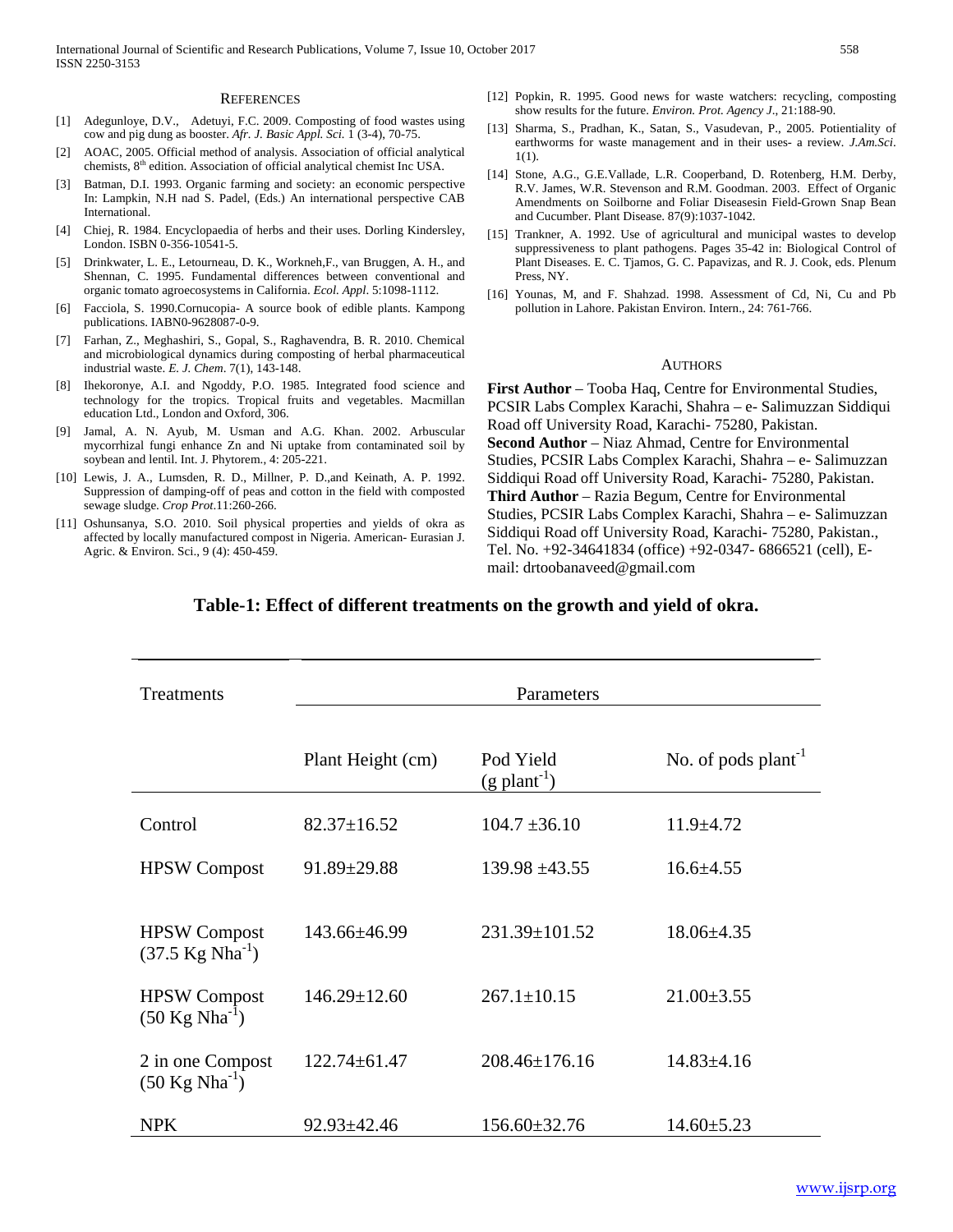# $(50\text{Kg Nha}^{-1})$

| Parameters                                    | Treatments       |                                                      |                                                     |                                                             |                                                   |                                 |  |
|-----------------------------------------------|------------------|------------------------------------------------------|-----------------------------------------------------|-------------------------------------------------------------|---------------------------------------------------|---------------------------------|--|
|                                               | Control          | <b>HPSW</b><br>Compost<br>$(25 \text{ Kg Nha}^{-1})$ | <b>HPSW</b><br>Compost<br>(37.5 Kg)<br>$Nha^{-1}$ ) | <b>HPSW</b><br>Compost<br>$(50 \text{ kg})$<br>$Nha^{-1}$ ) | 2 in one<br>Compost<br>$(50 \text{ Kg Nha}^{-1})$ | <b>NPK</b><br>$(50Kg Nha^{-1})$ |  |
|                                               |                  |                                                      |                                                     |                                                             |                                                   |                                 |  |
| Moisture %                                    | $88.20 \pm 1.5$  | $88.40 \pm 3.50$                                     | $88.81 \pm 1.25$                                    | $88.85 \pm 3.1$                                             | $89.52 \pm 4.23$                                  | $90.31 \pm 1.19$                |  |
| Fat %                                         | $2.11 \pm 0.50$  | $2.27 \pm 1.06$                                      | $2.31 \pm 0.50$                                     | $2.35 \pm 0.12$                                             | $2.38 \pm 1.16$                                   | $2.68 \pm 0.25$                 |  |
| Protein %                                     | $14.52 \pm 3.25$ | $15.58 \pm 3.55$                                     | $16.20 \pm 1.25$                                    | $17.96 \pm 3.6$                                             | $14.33 \pm 1.97$                                  | $16.29 \pm 2.21$                |  |
| Calorific<br>Value Kcal /<br>100 <sub>g</sub> | 1825             | 1879                                                 | 1923                                                | 1980                                                        | 1825                                              | 1850                            |  |
| Mineral<br>Content %                          | $9.23 \pm 1.47$  | $9.41 \pm 0.95$                                      | $9.56 \pm 1.25$                                     | $9.99 \pm 1.22$                                             | $9.63 \pm 1.52$                                   | $10.36 \pm 0.95$                |  |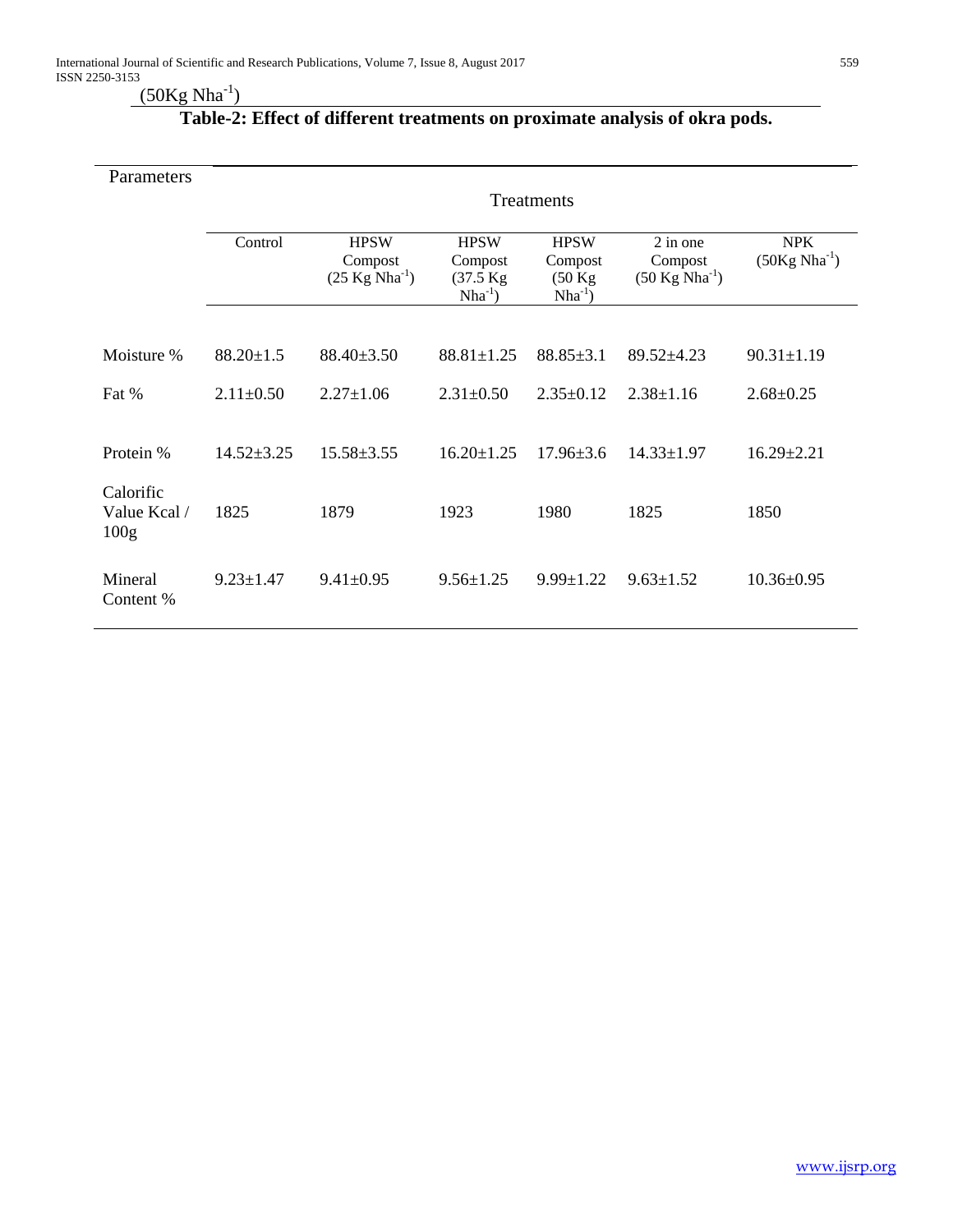

**Fig-1: Comparative effect of different treatments on vitamin B complex content of okra pods.**